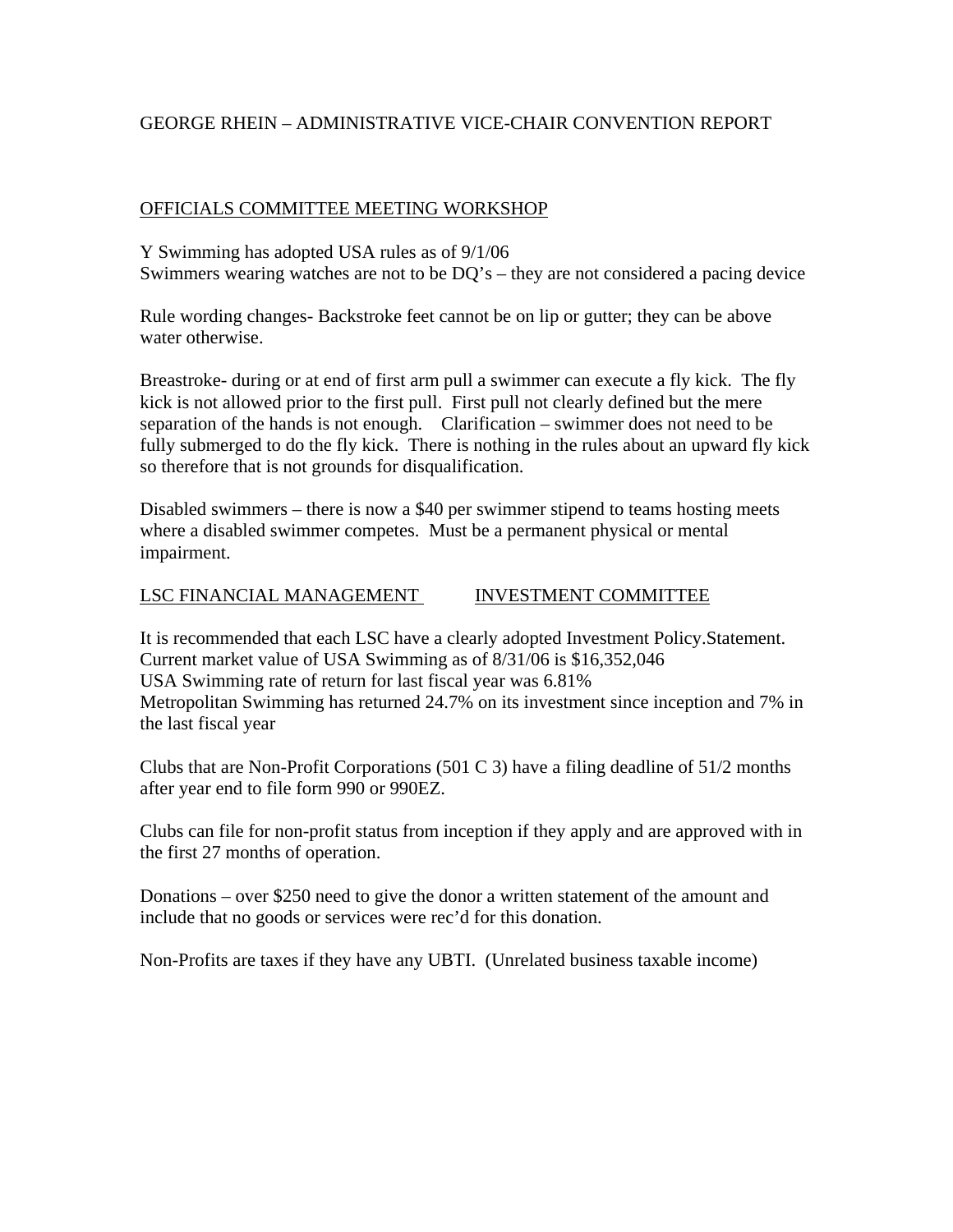## GEORGE RHEIN – ADMINISTRATIVE VICE-CHAIR CONVENTION REPORT

### SPORT SCIENCE AND TECHNOLOGY

Many research grants ongoing to support the national team, Japan and Europe are also highly active in research. USA sends doctors, therapists, and massage therapists to all meets where the national team competes.

Focus groups – injury prevention, eating disorders, exercise  $\&$  illness, diabetes

Accelerometry- measuring training load – velocity & distance

Study at ASU – Asymmetrical force in swimming starts

Study determined that the rear weighted track start was most productive Start is personal to swimmer, must be comfortable with it

 $2<sup>nd</sup>$  study done – time to 5 meters with force plates Swimmers reached 5 meter mark at approx same time (2.24 sec, 2.21, 2.19) But those using rear wt track start reached mark at greater velocity

Coach Aide device – small device worn under cap measures constant heart rate and oxygenation includes an earpiece for coach to talk to swimmer. Should be on market soon.

Seasonal Plan Designer- SPD – took a long time to develop, numerous updates. SPD can determine total volume intensity and optimal workload progression and taper with some background information being entered. Can design for an individual or group. Background info can be simple or extremely complex. Determines recommended yardage but coach still needs to design nuts and bolts of practice.

Freestyle study done by Biometrics coordinator

Trend in USA Swimming is for the straight arm style over the high elbow style St arm – easier to get high stroke rates, more acceleration at entry, hard to maintain efficient over 50 meters

High elbow- greatest stroke efficiency, technically more difficult

43 of 60 freestyle swimmers in the last 2 Olympics were high elbow swimmers

### REIMBURSEMENT COMMITTEE

USA and many LSC's give a higher stipend for higher ranks Some require the swimmer to achieve the cut time at the meet to earn stipend